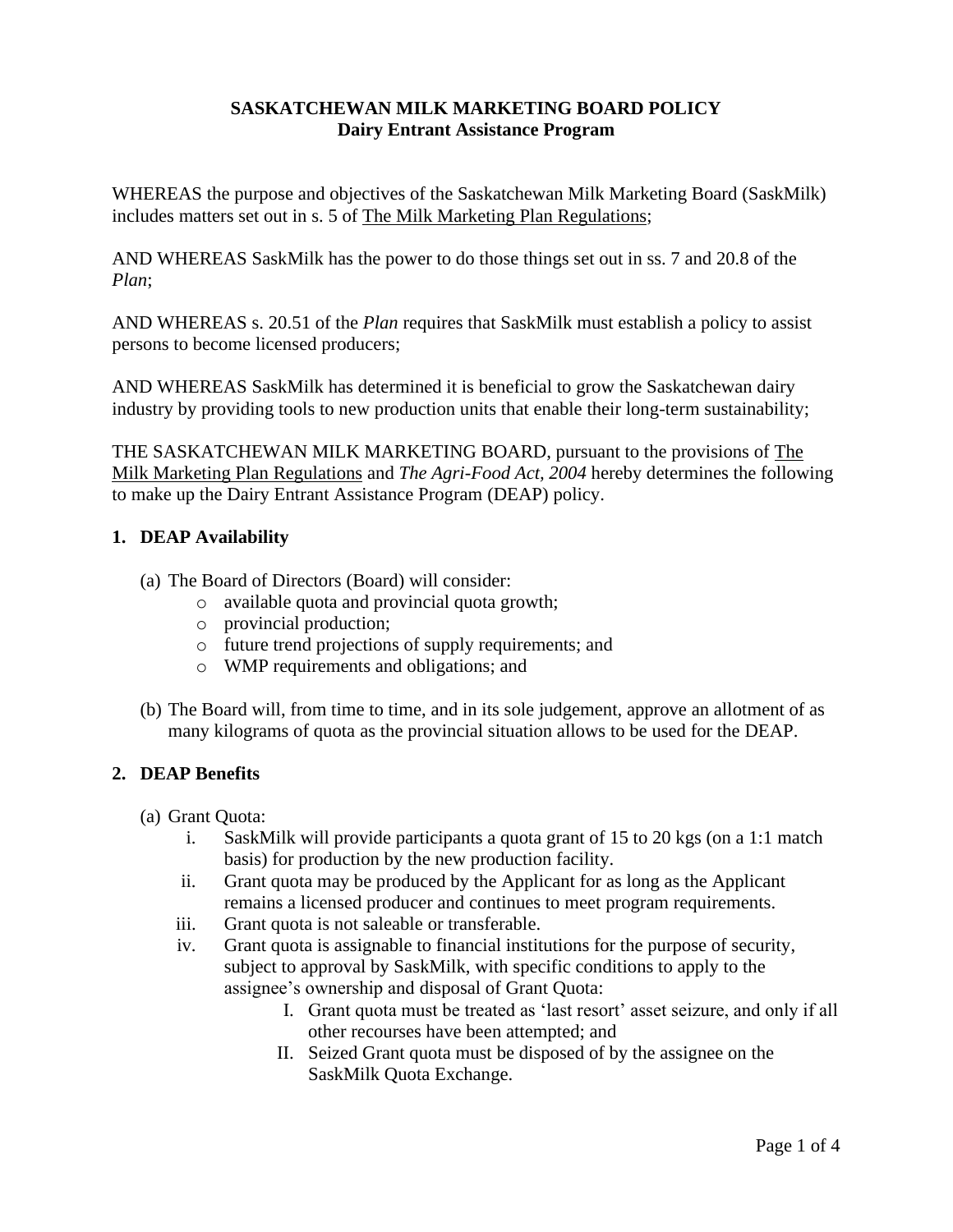- v. Grant quota will be treated as owned quota for the purpose of production management including credit transfers, limits on transfers, and over/under production.
- vi. Grant quota will not be adjusted to reflect provincial quota increases and decreases.
- vii. If the production unit purchases or acquires quota within the first five years from the start of production that results in a production unit size greater than 80 kg, Grant quota will be returned to SaskMilk on a 1:1 basis as it goes over the 80 kg limit. If the production unit grows over 80 kg as a result of an increase in *total production quota* issued by SaskMilk, the 80 kg limit does not apply.
- viii. No upper size limit will apply after five years from the start of production under the Program.
- (b) Education/Training:
	- i. The applicant will be matched with an existing producer or producers for the purpose of orientation and information sharing once the applicant is accepted into the program. The applicant may request this match prior to acceptance.
	- ii. The applicant will be eligible to receive funding for their related education and training, including conferences, seminars, or other dairy industry educational opportunities, in the lifetime maximum amount of \$500.
	- iii. The applicant will be eligible to receive funding for the purpose of business planning as per section 3(d)(ii) to a maximum amount of \$2000.

# **3. Application Process**

- (a) Eligibility
	- i. Applicant must not have been a licensed dairy producer in Saskatchewan for a minimum of five years, as determined by SaskMilk.
	- ii. Applicant may have had a past indirect or direct interest in quota or an existing dairy production unit, provided they meet the following criteria:
		- I. The production unit that is the subject of the application must be on separate land, with separate buildings, adequately distant to be considered an independent production unit in the sole judgement of SaskMilk; and
		- II. The applicant may not continue to retain indirect or direct interest, as determined in the sole judgement of SaskMilk, in any existing dairy production unit while qualifying under this Program.
	- iii. Applicant's production unit must be stand-alone and approved as per SaskMilk Regulations, Board Orders, and Policies.
	- iv. Applicant must own or purchase (privately or through the Exchange) 15 to 20 kgs of quota in order to be eligible for the 1:1 Grant quota.
	- v. Applicant must not own 80 kg or more of quota to be eligible to apply for the Program.
	- vi. Applicant must submit an application in the form determined by SaskMilk, and must include a full description of the land, buildings and equipment used or planned to be used. The applicant will also be required to provide a plan on the operation, including the dairy industry knowledge and experience of the applicant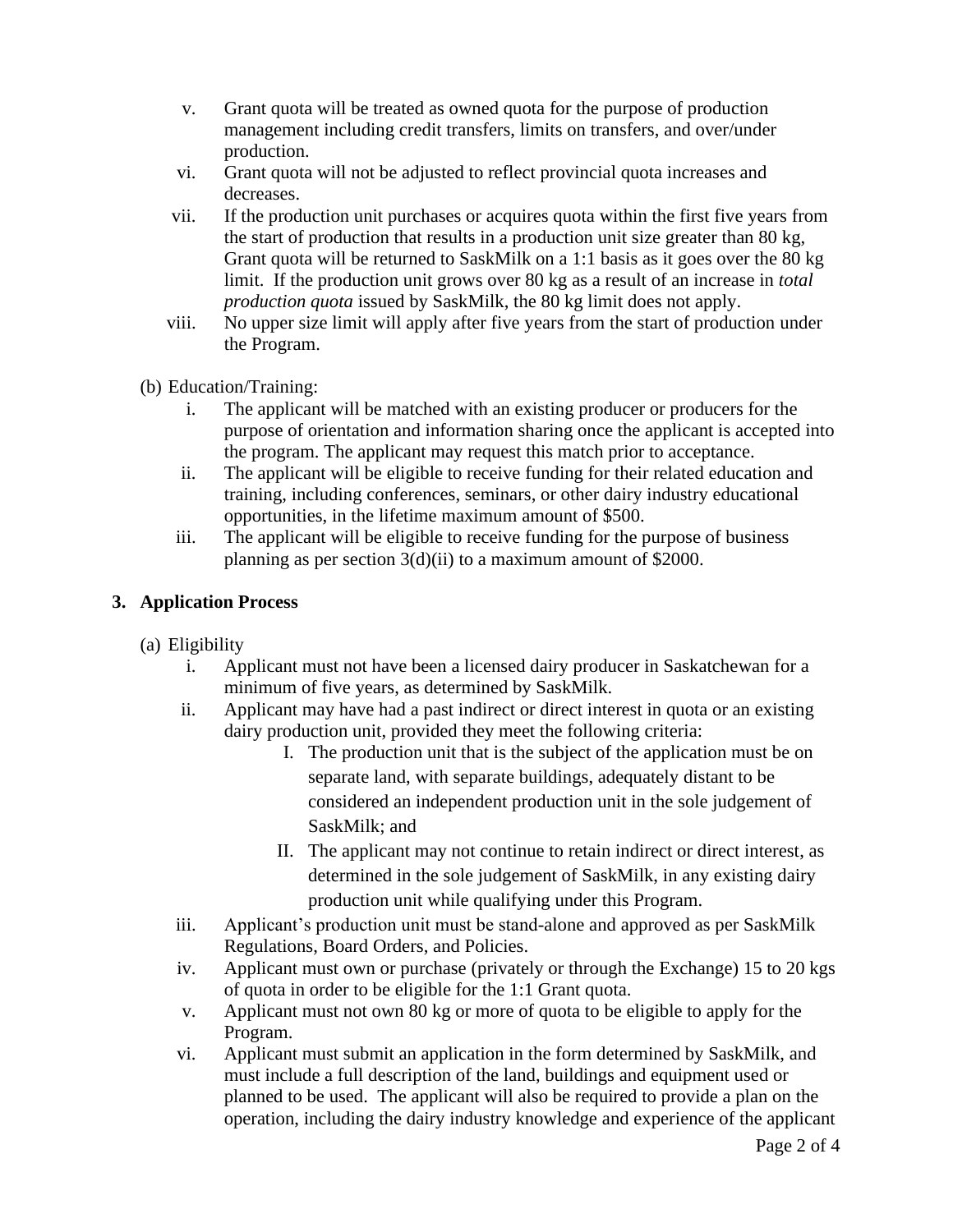or his/her family, employees, or other stakeholders, and the proposed date of the start of production.

- (b) Evaluation
	- i. Applications will be evaluated by SaskMilk staff, in the order in which they are received, against the Eligibility requirements contained herein.
	- ii. Applicants may appeal the results of the evaluation to the General Manager of SaskMilk. The General Manager will review the evaluation and notify the Applicant of his/her findings.
	- iii. Following receipt of the findings of the General Manager, the Applicant may further appeal the results to the Board. The Board may or may not choose to review the evaluation.
- (c) Notification
	- i. Applicants will be notified of the results of the evaluation and appeals in writing in a manner and timeframe determined by SaskMilk.
	- ii. If the Application meets the evaluation criteria but there is no current DEAP quota available, SaskMilk will keep a list of qualified Applicants, with the Applicants listed in the order in which they were deemed qualified. When DEAP quota becomes available, the Applicant would be notified of their Approval and asked to confirm that their Application still stands.
- (d) Preparation
	- i. Each accepted Applicant must contact their assigned orientation producer(s) as per  $2(b)(i)$ .
	- ii. For the purpose of best practices, the Board requires that each accepted Applicant seek input on their Business Plan by a qualified third party (that is not their lending institution). Applicants may use the funding mentioned in 2(b)(iii) for this purpose. The applicant must demonstrate to SaskMilk that the consultation was completed and the funding was used for this purpose through provision of receipts or other documentation at SaskMilk's discretion.

#### **4. Implementation**

- (a) The Applicant must meet all eligibility and production criteria and begin production under the DEAP within:
	- 12 months from the date of the approval of their Application for Applicants taking over or renovating existing facilities; or
	- 18 months from the date of the approval of their Application for Applicants constructing a new facility;

to the next  $1<sup>st</sup>$  day of the calendar month (for example, an Applicant with a 12-month period that was approved November  $20<sup>th</sup>$  would have until the following December  $1<sup>st</sup>$  to begin production and meet all criteria).

(b) Eligibility referred to in  $3(a)(ii)$ , (iii), and (iv) must be maintained for the duration of the Applicant's participation in the Program.